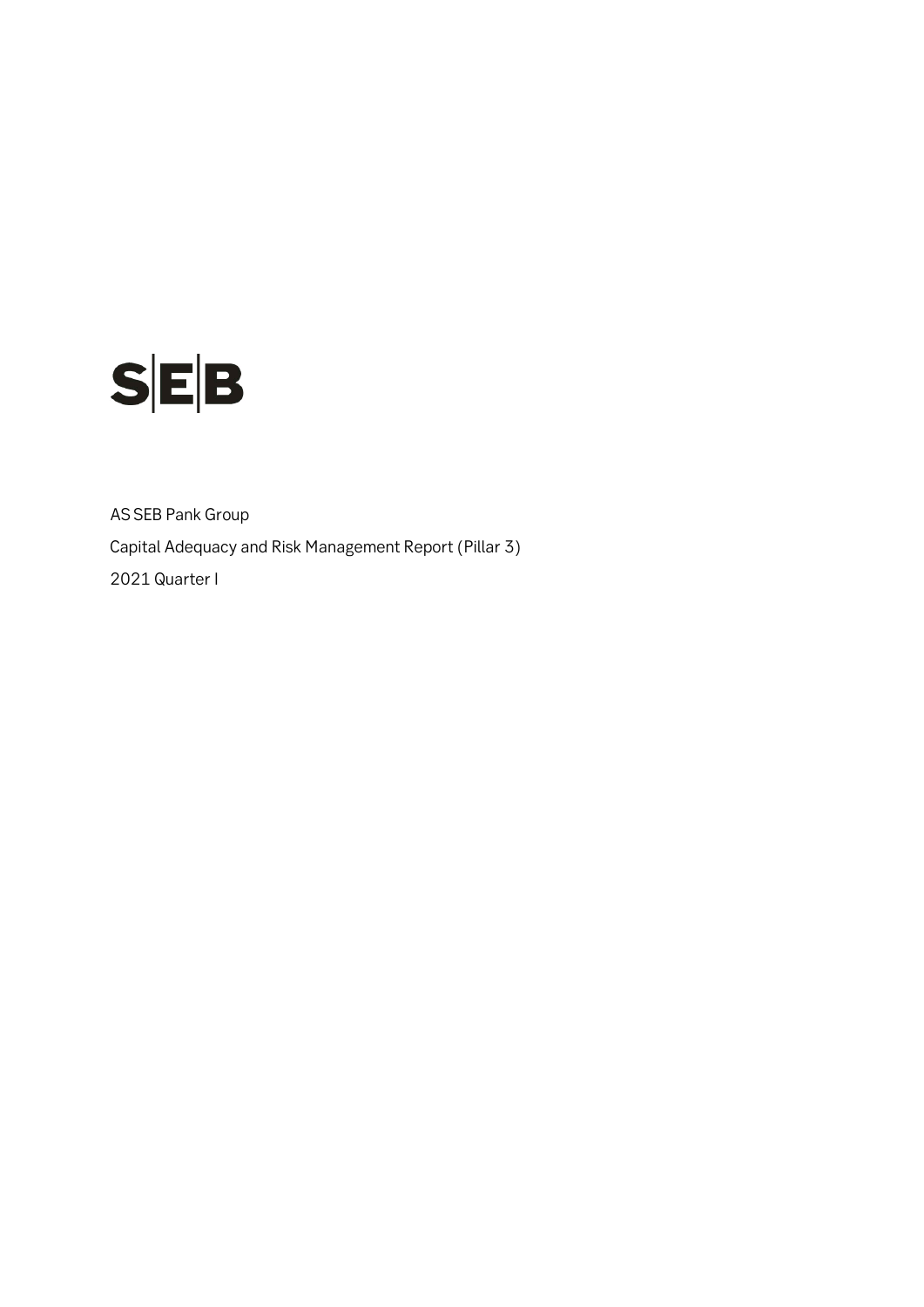## Table of Contents

<span id="page-1-0"></span>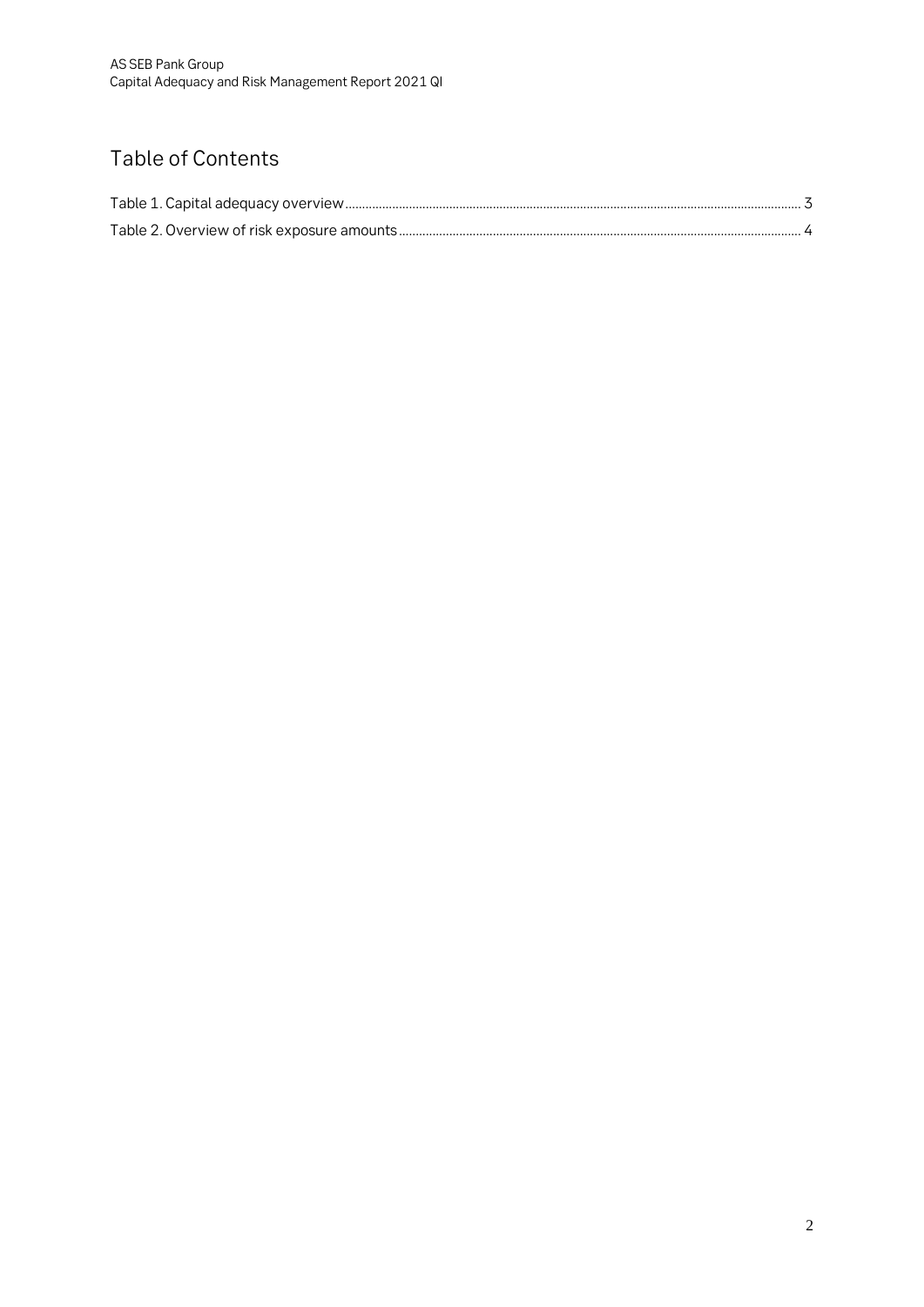## Table 1. Capital adequacy overview

| EUR <sub>m</sub>                                                     | 31/03/2021 | 31/12/2020 |
|----------------------------------------------------------------------|------------|------------|
|                                                                      |            |            |
| Own funds                                                            |            |            |
| Common Equity Tier 1 capital                                         | 963        | 962        |
| Tier 1 capital                                                       | 963        | 962        |
| Total own funds                                                      | 968        | 966        |
| Own funds requirement                                                |            |            |
| Risk exposure amount                                                 | 3,258      | 3,286      |
| Expressed as own funds requirement                                   | 261        | 263        |
| Common Equity Tier 1 capital ratio                                   | 29.6%      | 29.3%      |
| Tier 1 capital ratio                                                 | 29.6%      | 29.3%      |
| Total capital ratio                                                  | 29.7%      | 29.4%      |
| Own funds in relation to own funds requirement                       | 3.71       | 3.67       |
| Regulatory Common Equity Tier 1 capital requirement including buffer |            |            |
| requirement (Pillar 1 only)                                          | 9.0%       | 9.0%       |
| of which capital conservation buffer requirement                     | 4.5%       | 4.5%       |
| of which systemic risk buffer requirement                            | 2.5%       | 2.5%       |
| of which countercyclical capital buffer requirement                  | $0.0\%$    | 0.0%       |
| of which other systemically important institution buffer             | 2.0%       | 2.0%       |
| Common Equity Tier 1 capital available to meet buffer 1)             | 25.1%      | 24.8%      |
| Leverage ratio                                                       |            |            |
| Exposure measure for leverage ratio calculation                      | 8,046      | 7,966      |
| of which on balance sheet items                                      | 7,500      | 7,481      |
| of which off balance sheet items                                     | 545        | 515        |
| Leverage ratio                                                       | 12.0%      | 12.0%      |

*1) CET1 ratio less minimum capital requirement of 4.5% excluding buffers.*